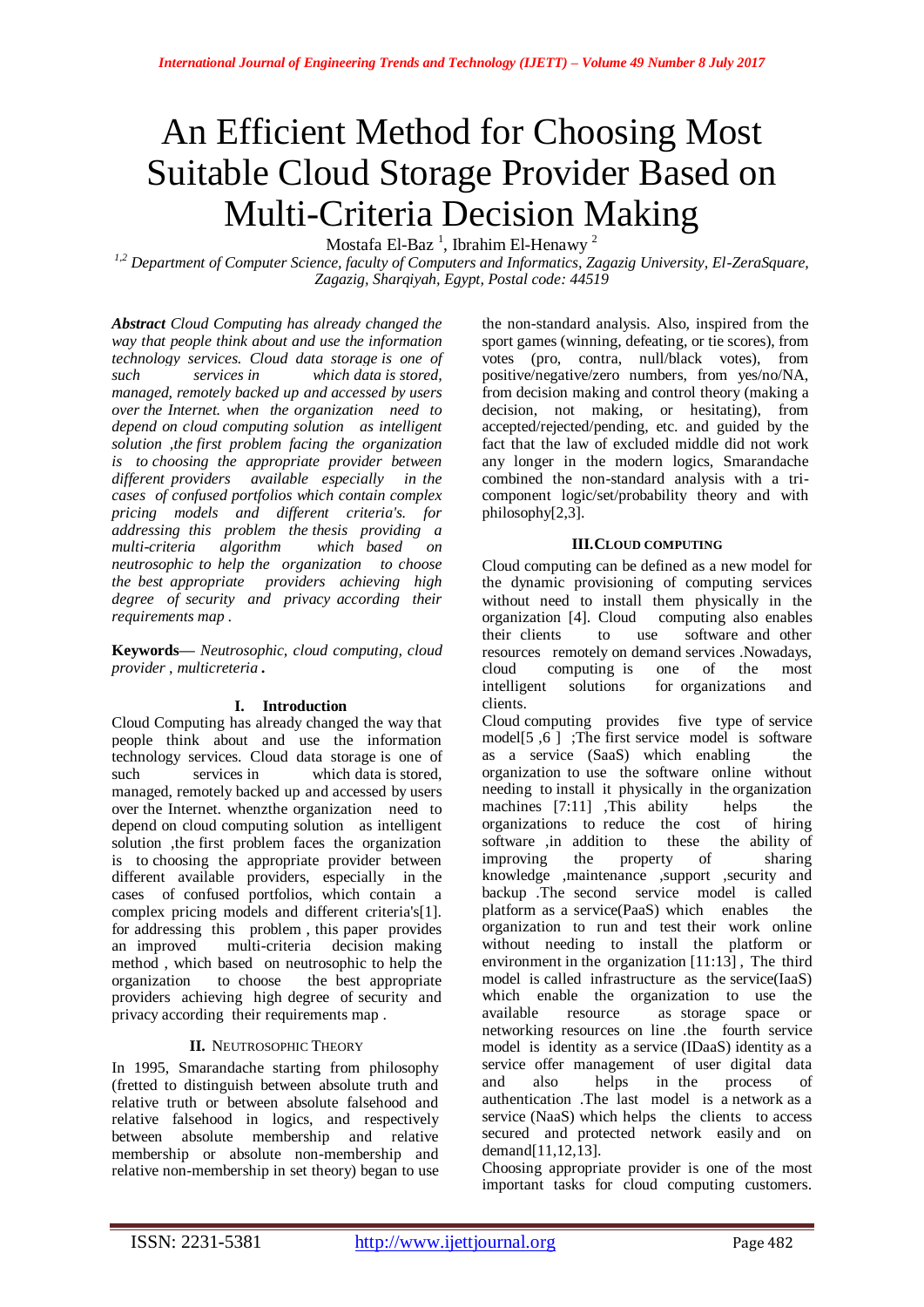Choosing appropriate cloud computing providers leads to great benefits for the customers such as improving security and performance and etc .Cloud computing customers depends on many factors in the process of evaluation providers such as accountability, Agiliabilty, Assurance, management, performance ,security and etc [14,15] .Because Security is one of most important factor for any customers or organization , so the organizations must depends on appropriate secured provider to secure their data ,improving their privacy ,and other security issues . In this chapter we uses improved neutrosophic multi criteria decision making method algorithm to choose appropriate cloud computing provider based on top ten risks as it was stated in (OWASP).

#### **IV.METHODOLOGY**

In this paper, we introduce an improved neutrosophic decision making algorithm for choosing the appropriate provider according the organization needs. The algorithm is used to rank the cloud computing providers according the requirements of the customers. The improved neutrosophic decision making method allows the degree of satisfaction, non un-satisfaction and indeterminacy of each alternative with respect to a set of criteria to be represented by neutrosophic sets, respectively. It allows the decision maker to assign and adjust the degree of satisfaction, un-satisfaction, and indeterminacy of the criteria to a vague concept .importance of criteria

**Algorithm 1.** An improved neutrosophic multi criteria decision making method *Input number of available Provider P Input number of features F Build the evaluation matrix For i from 1 to p For j from 1 to F Build the scoring matrix Build accuracy matrix Calculate the weighted matrix End For End For For I from 1 to F Build weighted matrix for features End For Calculate the coefficients based on weighted matrix of features Use coefficient, to create equation Compute the weight for each provider by solving the equation using linear programming Ranking provider according their weight* 

After conducting an evaluation for the experts, the algorithm builds an evaluation matrix contains the result of the evaluation ,then build the evaluation

matrix using Equation 1.the result of this equation present two values ,the first values shows the degree about how the result of evaluation satisfies the requirements of organization , the second value measures the degree of dissatisfaction.

Min ((T+I)/2, (1-F+I)/2), Max ((T + I)/2, ((1-F+I)/2)) (1)

The algorithm uses the evaluation matrix to calculate scoring, accuracy, and weighted matrix respect with equation 2, 3 and 4. The algorithm uses equation 2 for scoring each alternative, uses equation 3 to evaluate the degree of the accuracy of the neutrosophic, and uses equation 4 to build the weighted matrix. The next step it to compute the coefficient by summing the weight of each feature from weighted table then build the linear programming equation. The result of the linear programming equation can be use as a weight of each feature. The final step is to multiply the weighted matrix by the weight of each feature and sort the result.

 $2(Max ((T+I)/2)((I-F+I)/2))$ - $Min((T+I)/2((I-F+I)/2)))$ (2)

 $(((T + I)/2 + ((1 - F + I)/2))/2)$  (3)

*Weighted matrix = Square (Scoring matrix) – [(1 accuracy matrix)/2)]* (4)

# **Case Study**

In this case study, the organization tries to compare between the most used provider as stated in (IEEE COMSEC) in 2017 Table 1.in this case study ,we depends on improved neutrosophic multi criteria decision making method to get the most secured provider according **(OWASP)** . In this case study, we start with conducting a survey to get the opinions of some IT employees who are aware by cloud computing security features. Each employee in survey can accept or refuse or doesn't judge if he doesn't have enough knowledge about feature in each provider. The result of the survey as the table 2. The first number refers to the degree of employees who accept the feature, the medium number refers to the amount of employees who doesn't judge, and the last number is the degree of refuse. The second step is to feed the model with survey result .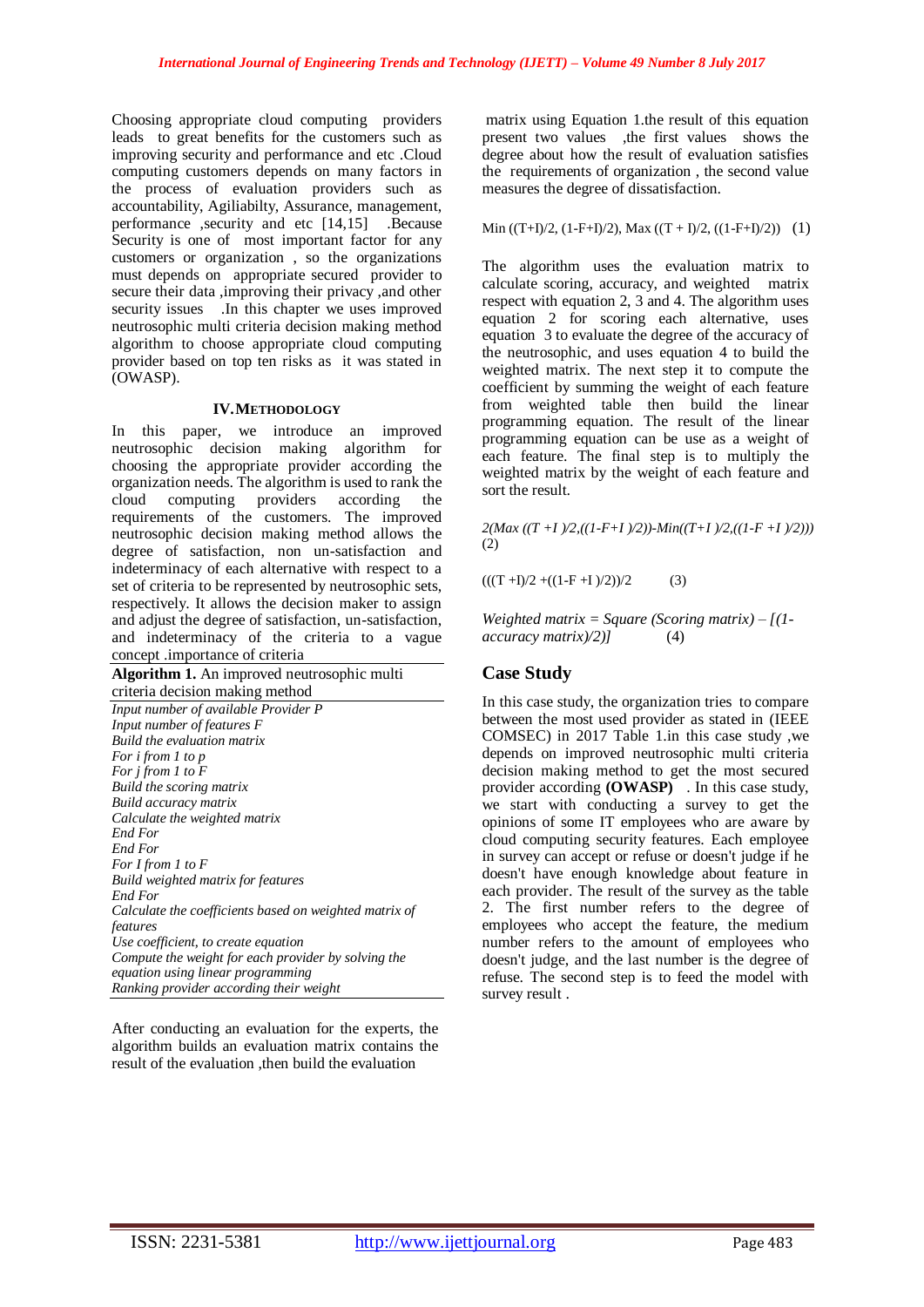| Provider |                       |                |
|----------|-----------------------|----------------|
| identity | Provider name         | Abbreviation   |
|          | Amazon                | P <sub>1</sub> |
| 2        | Microsoft Azure       | P <sub>2</sub> |
| 3        | Google cloud platform | P <sub>3</sub> |
|          | <b>IBM</b> cloud      | P <sub>4</sub> |
|          | <b>Vmware Vcloud</b>  | P <sub>5</sub> |
|          | Rackspace             | P <sub>6</sub> |
|          | Century link          | P7             |
|          | Veriation cloud       | P8             |

Table 1. Most used provider as stated in (IEEE COMSEC)

| Provider       | F1             | F <sub>2</sub> | F3           | F4           | F <sub>5</sub> | F6           | F7           | F8           | F9           | F10          |
|----------------|----------------|----------------|--------------|--------------|----------------|--------------|--------------|--------------|--------------|--------------|
| pl             | (.8, 0.1, 0.1) | (.3, .2, .5)   | (.3, .2, .5) | (.2, .2, .6) | (.5, .1, .4)   | (.1, .1, .8) | (.1, .1, .8) | (.3, .2, .5) | (.5, .1, .4) | (.5, .1, .4) |
| p2             | (.4, 0.2, 0.4) | (.3, .2, .5)   | (.2, .1, .7) | (.3, .2, .5) | (.5, .1, .4)   | (.3, .2, .5) | (.2, .3, .5) | (.5, .1, .4) | (.3, .2, .5) | (.5, .1, .4) |
| p3             | (.2, .2, 6)    | (.3, .2, .5)   | (.3, .2, .5) | (.2, .1, .7) | (.5,.1,.4)     | (.2, .2, .6) | (.1, .1, .8) | (.2, .2, .6) | (.3, .4, .3) | (.3, .2, .5) |
| p4             | (.3, .2, .5)   | (.2, .1, .7)   | (.2, .1, .7) | (.3, .2, .5) | (.2, .2, .6)   | (.5, .1, .4) | (.2, .3, .5) | (.2, .2, .6) | (.2, .2, .6) | (.3, .2, .5) |
| p5             | (7,0,3)        | (.3, .2, .5)   | (.2, .1, .7) | (.2, .2, .6) | (.2, .2, .6)   | (.3, .2, .5) | (.2, .1, .7) | (.2, .1, .7) | (.3, .3, .4) | (.3, .2, .5) |
| p6             | (.6,.2,.2)     | (.3, .2, .5)   | (.3, .2, .5) | (.3, .2, .5) | (.2, .2, .6)   | (.1, .1, .8) | (.5, .1, .4) | (.2, .1, .7) | (.5, .1, .4) | (.2, .1, .7) |
| D <sub>0</sub> | (.2, .1, .7)   | (.2, .1, .7)   | (.5, .1, .4) | (.5, .1, .4) | (.2, .1, .7)   | (.2, .3, .5) | (.5, .1, .4) | (.2, .1, .7) | (.2, .1, .7) | (.3, .3, .4) |
| P8             | (.3, .4, .4)   | (.2, .1, .7)   | (.5, .1, .4) | (.3, .2, .5) | (.2, .1, .7)   | (.5, .1, .4) | (.5, .1, .4) | (.2, .1, .7) | (.1, .8, .1) | (.2, .1, .7) |

Table 2 Survey Result table

According Table 2 and equation 2 the scoring matrix is

|                | F1             | F2  | F3      | F4  | F5      | F6  | F7  | F8  | F9  | F10 |
|----------------|----------------|-----|---------|-----|---------|-----|-----|-----|-----|-----|
| P <sub>1</sub> | 0.1            | 0.2 | 0.2     | 0.2 | 0.1     | 0.1 | 0.1 | 0.2 | 0.1 | 0.1 |
| P <sub>2</sub> | 0.2            | 0.2 | 0.1     | 0.2 | 0.1     | 0.2 | 0.3 | 0.1 | 0.2 | 0.1 |
| P <sub>3</sub> | 0.2            | 0.2 | $0.2\,$ | 0.1 | 0.1     | 0.2 | 0.1 | 0.2 | 0.4 | 0.2 |
| <b>P4</b>      | 0.2            | 0.1 | 0.1     | 0.2 | 0.2     | 0.1 | 0.3 | 0.2 | 0.2 | 0.2 |
| P <sub>5</sub> | $\overline{0}$ | 0.2 | 0.1     | 0.2 | $0.2\,$ | 0.2 | 0.1 | 0.1 | 0.3 | 0.2 |
| P <sub>6</sub> | 0.2            | 0.2 | $0.2\,$ | 0.2 | $0.2\,$ | 0.1 | 0.1 | 0.1 | 0.1 | 0.1 |
| P7             | 0.1            | 0.1 | 0.1     | 0.1 | 0.1     | 0.3 | 0.1 | 0.1 | 0.1 | 0.3 |
| P <sub>8</sub> | 0.3            | 0.1 | 0.1     | 0.2 | 0.1     | 0.1 | 0.1 | 0.1 | 0.8 | 0.1 |
|                |                |     |         |     |         |     |     |     |     |     |

# According equation 3 the Accuracy matrix is

|                | F1    | F <sub>2</sub> | F <sub>3</sub> | F4    | F <sub>5</sub> | F6    | F7    | F8    | F9    | F10   |
|----------------|-------|----------------|----------------|-------|----------------|-------|-------|-------|-------|-------|
| P <sub>1</sub> | 0.475 | 0.3            | 0.3            | 0.25  | 0.325          | 0.125 | 0.125 | 0.3   | 0.325 | 0.325 |
| P <sub>2</sub> | 0.35  | 0.3            | 0.175          | 0.175 | 0.325          | 0.3   | 0.325 | 0.325 | 0.3   | 0.325 |
| P <sub>3</sub> | 0.25  | 0.3            | 0.3            | 0.3   | 0.325          | 0.25  | 0.125 | 0.25  | 0.45  | 0.3   |
| <b>P4</b>      | 0.3   | 0.175          | 0.175          | 0.175 | 0.25           | 0.325 | 0.325 | 0.25  | 0.25  | 0.3   |
| P <sub>5</sub> | 0.35  | 0.3            | 0.175          | 0.175 | 0.25           | 0.3   | 0.175 | 0.175 | 0.375 | 0.3   |
| P <sub>6</sub> | 0.45  | 0.3            | 0.3            | 0.3   | 0.25           | 0.125 | 0.325 | 0.175 | 0.325 | 0.175 |
| P7             | 0.175 | 0.175          | 0.325          | 0.325 | 0.175          | 0.325 | 0.325 | 0.175 | 0.175 | 0.375 |
| P <sub>8</sub> | 0.425 | 0.175          | 0.325          | 0.325 | 0.175          | 0.325 | 0.325 | 0.175 | 0.65  | 0.175 |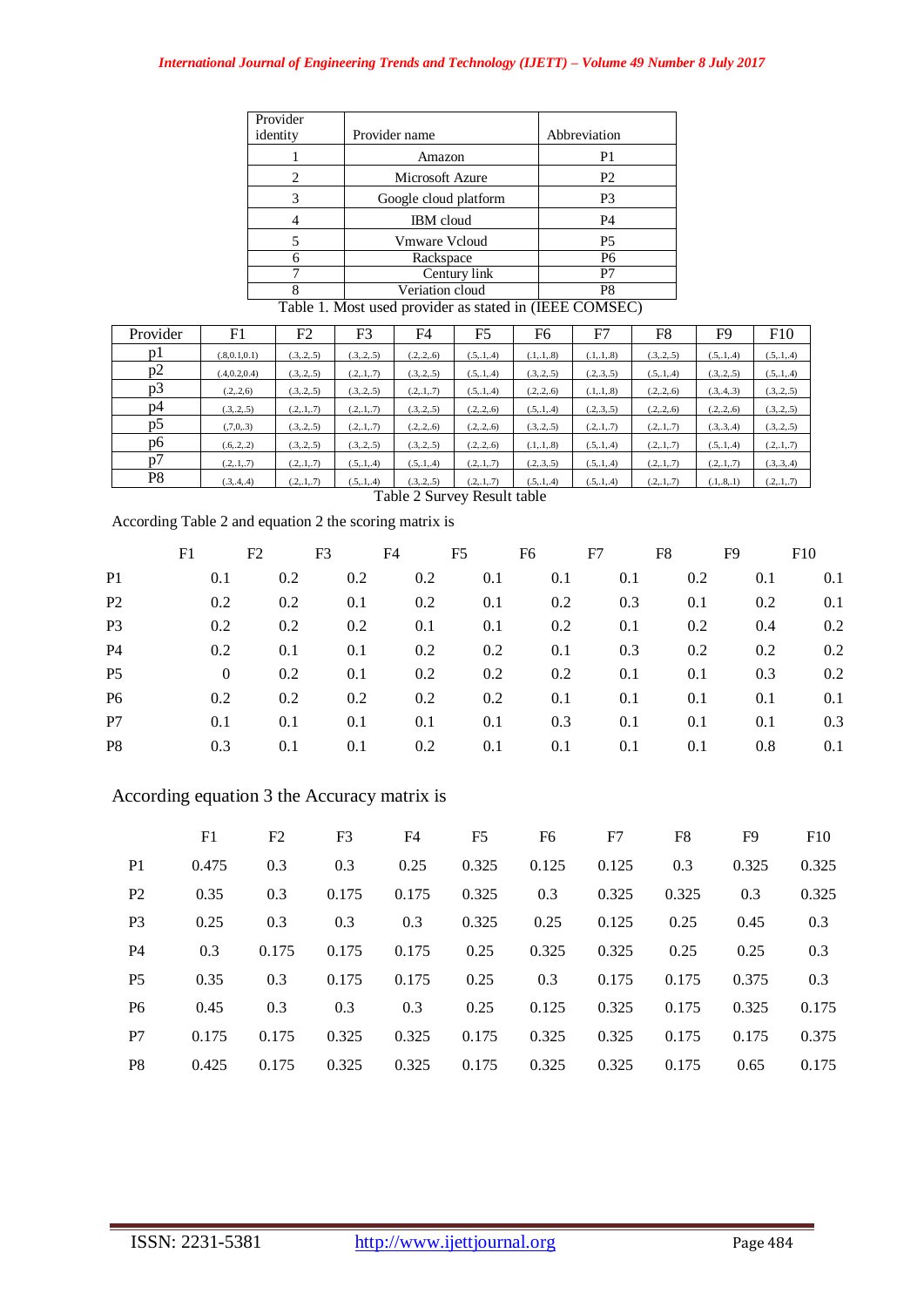|                | F1        | F2        | F3        | F4        | F5        | F6        | F7        | F8        | F9        | F10       |
|----------------|-----------|-----------|-----------|-----------|-----------|-----------|-----------|-----------|-----------|-----------|
| P <sub>1</sub> | $-0.2525$ | $-0.31$   | $-0.31$   | $-0.335$  | $-0.3275$ | $-0.4275$ | $-0.4275$ | $-0.31$   | $-0.3275$ | $-0.3275$ |
| <b>P2</b>      | $-0.285$  | $-0.31$   | $-0.4025$ | $-0.31$   | $-0.3275$ | $-0.31$   | $-0.2475$ | $-0.3275$ | $-0.31$   | $-0.3275$ |
| <b>P</b> 3     | $-0.335$  | $-0.31$   | $-0.31$   | $-0.4025$ | $-0.3275$ | $-0.335$  | $-0.4275$ | $-0.335$  | $-0.115$  | $-0.31$   |
| <b>P4</b>      | $-0.31$   | $-0.4025$ | $-0.4025$ | $-0.31$   | $-0.335$  | $-0.3275$ | $-0.2475$ | $-0.335$  | $-0.335$  | $-0.31$   |
| P <sub>5</sub> | $-0.325$  | $-0.31$   | $-0.4025$ | $-0.335$  | $-0.335$  | $-0.31$   | $-0.4025$ | $-0.4025$ | $-0.2225$ | $-0.31$   |
| P <sub>6</sub> | $-0.235$  | $-0.31$   | $-0.31$   | $-0.31$   | $-0.335$  | $-0.4275$ | $-0.3275$ | $-0.4025$ | $-0.3275$ | $-0.4025$ |
| P7             | $-0.4025$ | $-0.4025$ | $-0.3275$ | $-0.3275$ | $-0.4025$ | $-0.2475$ | $-0.3275$ | $-0.4025$ | $-0.4025$ | $-0.2225$ |
| P <sub>8</sub> | $-0.1975$ | $-0.49$   | $-0.49$   | $-0.46$   | $-0.49$   | $-0.49$   | $-0.49$   | $-0.49$   | 0.14      | $-0.49$   |

According equation 4 the weighted matrix

By summing each Colum in weighted matrix, the coefficients are

-2.3425,-2.845,-2.955,-2.79,-2.88,-2.875,-2.8975,-3.005,-1.9,-2.7

We can create linear programming equation using these coefficients,

Maximize P=-2.3425X1-2.845X2-2.955X3-2.79X4-2.88X5-2.875X6-2.8975X7-3.005X8-1.9X9-2.7X10 ,now

we must calculate the score matrix of the features depends on the next table which is the result of survey.

| Feature        | F1           |
|----------------|--------------|
| F1             | (.1,.3,.5)   |
| F <sub>2</sub> | (.4, .2, .4) |
| F3             | (.2, .2, 6)  |
| F4             | (.3, .2, .5) |
| F5             | (.4, .1, .5) |
| F6             | (.5, .3, .2) |
| F7             | (.2, .1, .7) |
| F8             | (.3, .4, .4) |
| F9             | (.2, .1, .7) |
| F10            | (.3, .4, .4) |

Table 2 importance of features to each other

From table 2, we can use equation 1to calculate the intervals of each feature to create the constraints of the linear programming equation .

.2<=X1<=.4, .3<=X2<=.4, .2<=X3<=.3, .25<=X4<=.35, .25<=X5<=.3, .15<=X6<=.2,  $15 \leq X7 \leq 2$ ,  $.35 \leq X8 \leq 5$ ,  $.15 \leq X9 \leq 2$ ,  $.35 \leq X10 \leq 5$ , now we can build the equation as Maximize P=-2.3425X1-2.845X2-2.955X3-2.79X4-2.88X5-2.875X6-2.8975X7-3.005X8-1.9X9-2.7X10 Subject to .2<=X1<=.4, .3<=X2<=.4, .2<=X3<=.3, .25<=X4<=.35, .25<=X5<=.3, .15<=X6<=.2,  $15 \le X7 \le 2, .35 \le X8 \le 5, .15 \le X9 \le 2, .35 \le X10 \le 5.$ Using simplex method ,we can get

X1=0.2,X2=0.3,X3=0.2,X4=0.25,X5=0.25,X6=0.15,X7=0.15,X8=0.35,X9=0.15,X10=0.35

The final step is to calculate the final weight, by multiplying the weight of each feature by the weighted matrix.

The next table shows the final result.

|                |           |                |           |            |            |            |            |            |                |            | Final      |
|----------------|-----------|----------------|-----------|------------|------------|------------|------------|------------|----------------|------------|------------|
|                | F1        | F <sub>2</sub> | F3        | F4         | F5         | F6         | F7         | F8         | F <sub>9</sub> | F10        | weight     |
| P1             | $-0.0505$ | $-0.093$       | $-0.062$  | $-0.08375$ | $-0.08188$ | $-0.06413$ | $-0.06413$ | $-0.1085$  | $-0.04913$     | $-0.11463$ | $-0.77163$ |
| P <sub>2</sub> | $-0.057$  | $-0.093$       | $-0.0805$ | $-0.0775$  | $-0.08188$ | $-0.0465$  | $-0.03713$ | $-0.11463$ | $-0.0465$      | $-0.11463$ | $-0.74925$ |
| P3             | $-0.067$  | $-0.093$       | $-0.062$  | $-0.10063$ | $-0.08188$ | $-0.05025$ | $-0.06413$ | $-0.11725$ | $-0.01725$     | $-0.1085$  | $-0.76188$ |
| P4             | $-0.062$  | $-0.12075$     | $-0.0805$ | $-0.0775$  | $-0.08375$ | $-0.04913$ | $-0.03713$ | $-0.11725$ | $-0.05025$     | $-0.1085$  | $-0.78675$ |
| P5             | $-0.065$  | $-0.093$       | $-0.0805$ | $-0.08375$ | $-0.08375$ | $-0.0465$  | $-0.06038$ | $-0.14088$ | $-0.03338$     | $-0.1085$  | $-0.79563$ |
| P <sub>6</sub> | $-0.047$  | $-0.093$       | $-0.062$  | $-0.0775$  | $-0.08375$ | $-0.06413$ | $-0.04913$ | $-0.14088$ | $-0.04913$     | $-0.14088$ | $-0.80738$ |
| P7             | $-0.0805$ | $-0.12075$     | $-0.0655$ | $-0.08188$ | $-0.10063$ | $-0.03713$ | $-0.04913$ | $-0.14088$ | $-0.06038$     | $-0.07788$ | $-0.81463$ |
| P <sub>8</sub> | $-0.0395$ | $-0.147$       | $-0.098$  | $-0.115$   | $-0.1225$  | $-0.0735$  | $-0.0735$  | $-0.1715$  | 0.021          | $-0.1715$  | $-0.991$   |
|                |           |                |           |            |            |            |            |            |                |            |            |

Table 3 Final result